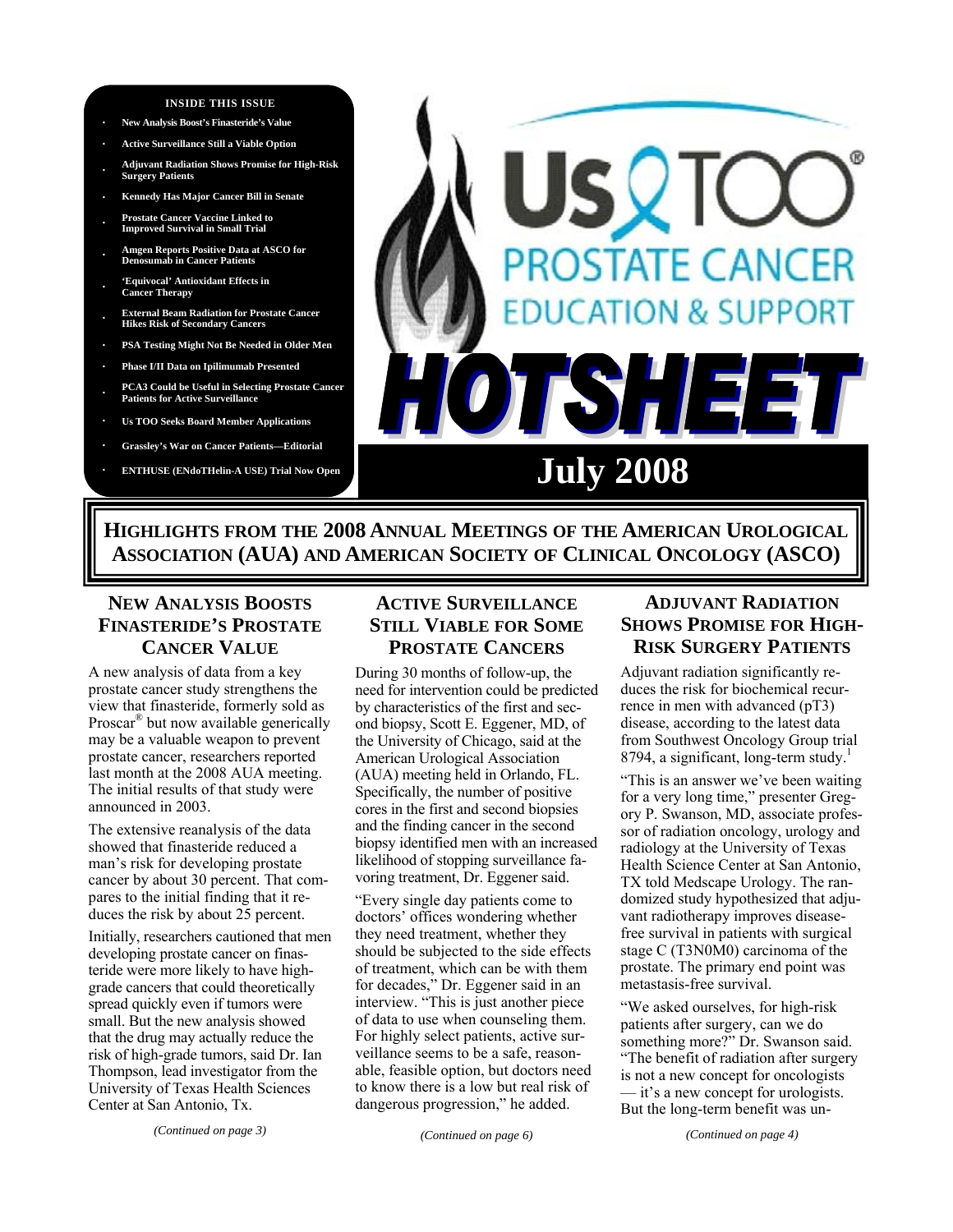### **PROSTATE CANCER PATIENT SUPPORT - CALL 1-800-80-US TOO, OR GO TO <WWW.USTOO.ORG>**



US TOO BOARD OF DIRECTORS: *EXECUTIVE COMMITTEE/OFFICERS* JIM KIEFERT, EDD, CHAIRMAN JOANN HARDY, VICE-CHAIRMAN GEORGE LEDWITH, SECRETARY GREGORY BIELAWSKI, TREASURER THOMAS N. KIRK, PRESIDENT AND CEO

*DIRECTORS:*  CHRIS BENNETT ROBERT FIDOTIN, PHD CARL FRANKEL TOM HIATT DAVID P. HOUCHENS, PHD KAY LOWMASTER, MSW, LCSW FRED MILLS **BILL PALOS** STUART PORTER RON WITHERSPOON

US TOO INTERNATIONAL, INC. IS INCORPORATED IN THE STATE OF ILLINOIS AND RECOGNIZED AS A 501(C)(3) NOT-FOR-PROFIT CHARITABLE CORPORATION.

### **DONATIONS / GIFTS TO US TOO ARE TAX DEDUCTIBLE.**

5003 FAIRVIEW AVE. DOWNER'S GROVE, IL 60515 PHONE: (630) 795-1002 / FAX: (630) 795-1602 WEBSITE: WWW.USTOO.ORG

COPYRIGHT 2008, US TOO INTERNATIONAL, INC.

# **KENNEDY HAS MAJOR CANCER BILL IN SENATE**

Kennedy had already begun work on an overhaul of the 1971 National Cancer Act when his tumor was diagnosed, and advocates hope the fact that he fell victim to this disease will generate public support and lend new urgency to the need to update the bill.

"People think of Ted Kennedy as a fighter and as someone who has always been there for everyone," said Daniel E. Smith, president of the American Cancer Society Cancer Action Network, the American Cancer Society's advocacy arm. "The fact that he now is fighting this disease is a jolt. It's a wake-up call to everyone." The 76-year-old has been a prominent and passionate advocate of cancer research and other health care issues throughout his long tenure in the Senate.

He's been instrumental in promoting biomedical research, AIDS research and treatment, a national bone marrow donor registry and anti-tobacco bills. "With his legacy in health care, this could be an incredible crowning achievement for him," said Hala Moddelmog, a breast cancer survivor and president and CEO of the cancerfighting foundation Susan G. Komen for the Cure. "I really think people will rally behind it, I really do. I think they already were starting to - and this will just bring it home to people."

Kennedy, who worked closely with Republican Sen. Kay Bailey Hutchison of Texas, plans to file the legislation in the coming weeks, an aide said. The bill seeks to improve coordination of cancer research, prevention and treatment while giving more money to the National Cancer Institute and other public research agencies.

Kennedy's family has been touched by cancer over the years - two of his children, Kara and Edward Kennedy Jr., are cancer survivors. The senator threw himself into their care, finding the best medical advice and treatment options for them.

A few weeks ago, Kennedy and Hutchison teamed up with cancer survivor Lance Armstrong at a Senate hearing and a news conference calling on Congress and the country to step up

*(Continued on page 3)* 

# **PROSTATE CANCER VAC-CINE LINKED TO IMPROVED SURVIVAL IN SMALL TRIAL**

About half the patients had increased PSA doubling time and about 70% had anti-PSA T-cell responses associated with tumor destruction, reported David Lubaroff, PhD, of the University of Iowa in Iowa City. No patient had a vaccine-related adverse event. "We've evaluated the vaccine in only a small number of patients, but at this point, we are very encouraged," said Dr. Lubaroff at the 2008 American AUA meeting held in Orlando,  $FL<sup>1</sup>$ . Dr. Lubaroff reported that 55% of the 32 patients in the study outlived nomogram-predicted survival. The increase in survival after a single vaccine dose ranged from two months to 47 months.

Immunization with an anti-PSA vaccine has been hypothesized to have more potency compared with active nonspecific or adoptive/passive immunotherapy. In previous studies, the adenovirus/PSA vaccine induced a stronger anti-PSA response than did other viral PSA vaccines. Moreover, incorporation of a collagen matrix into the vaccine enhanced the anti-PSA immune response.

"Immunization of mice with the adenovirus/PSA vaccine in matrix can induce anti-PSA responses even in the presence of high-titer antiadenovirus antibodies," said Dr. Lubaroff. "This is significant because most humans have pre-existing levels of antiadenovirus antibodies as a result of prior natural exposure to the virus."

A total of 32 patients with stage D2/ D3 prostate cancer received vaccine doses of 106 to 108 plaque-forming units/mL. All patients had disease progression following first- and second-line therapy. They were randomized to receive the vaccine in aqueous suspension or in the collagen matrix suspension. At the two lowest dose levels, three patients each received the aqueous or matrix formulation. Ten patients each received the highest dose of the aqueous or matrix formulation. Patients were evaluated at 24 hours, 14 and 21 days, and at two, four, eight, and 12 months after vaccination.

*(Continued on page 7)*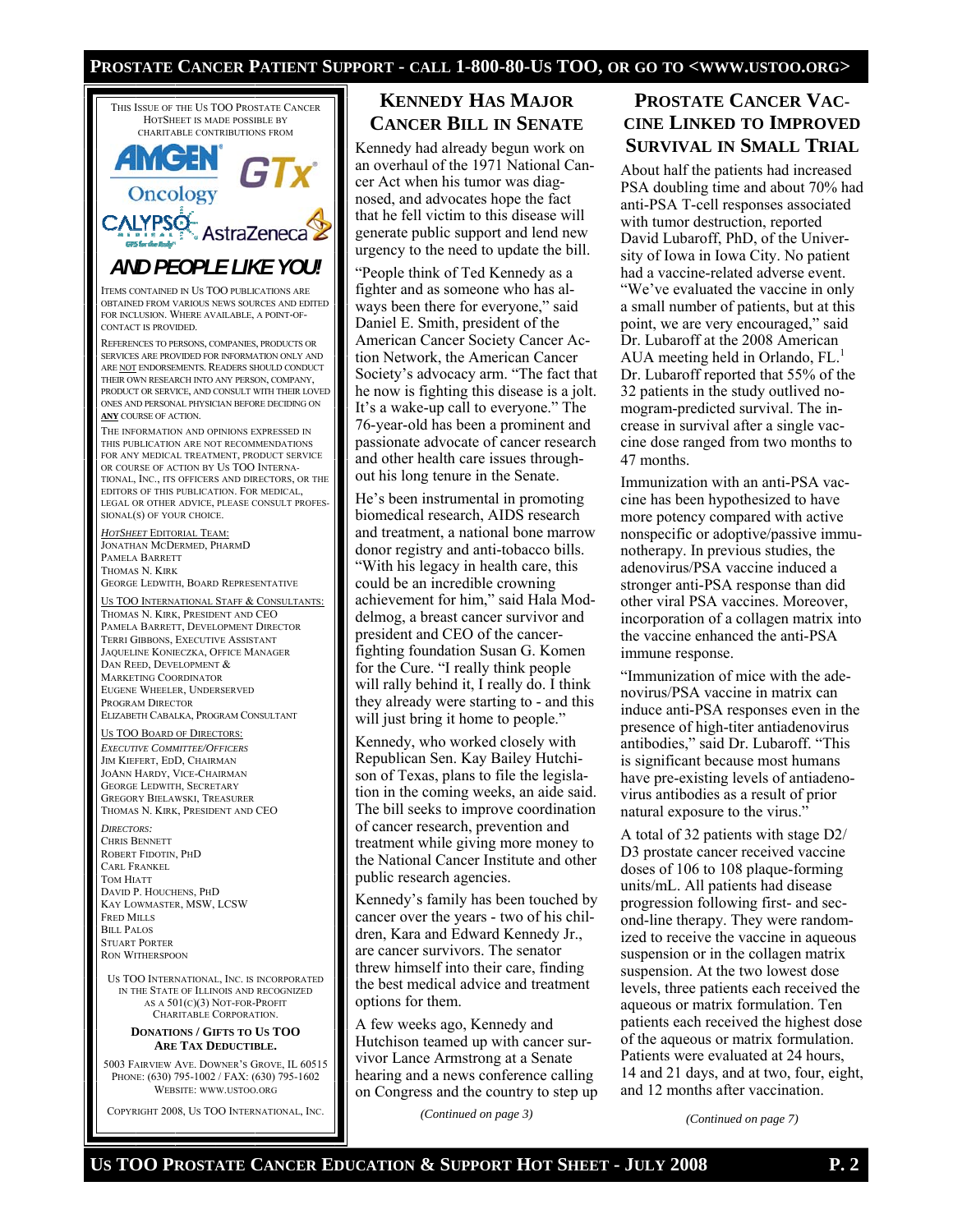### **PROSTATE CANCER PATIENT SUPPORT - CALL 1-800-80-US TOO, OR GO TO <WWW.USTOO.ORG>**

### **KENNEDY**

*(Continued from page 2)* 

the fight against cancer. The events were aimed at building support for the bill. "This is personal for all of us," said Armstrong, who has worked closely with Kennedy on the bill. When Kennedy's diagnosis was revealed, Armstrong said renewing the fight against cancer would be a good way to honor the senator.

"The timing of this news comes just as Sen. Kennedy is leading the creation of bipartisan legislation to renew the fight against a killer that claims more than 560,000 American lives every year. And in honor of Sen. Kennedy, the time for a national call to action in the war against cancer is now."

### *NewDx Digest, 28 May 2008*

### **FINASTERIDE PREVENTION**

*(Continued from page 1)* 

Researchers also concluded the cancer cases finasteride prevented were "clinically significant" in that they were the same type that are currently treated with radiation or surgery.

"Conceivably, every man when he turns 55, if prostate cancer is of concern to him -- if he's having the PSA checked on a regular basis -- his doctor probably should at least tell him that he can reduce his risk by about 30 percent by taking finasteride," Thompson said in a telephone interview.

The new analyses released at the 2008 Annual AUA meeting in Orlando, FL were recently published in the journal *Cancer Prevention Research*.

The study involved 18,882 men with an age of 55 and up who did not have prostate cancer when the research began. One group was given finasteride and the rest were given a placebo for seven years to see whether or not the drug prevented the disease.

"I wish I had known then what I know now because it would have been a home run when it was first published, and when the drug was not generic. Unfortunately, now the drug is generic, so there's nobody to actually take the drug to the FDA (US Food and Drug Administration for approval for prostate cancer prevention)," Thompson said.

*Reuters, 19 May 2008* 

# **AMGEN REPORTS POSITIVE DATA AT ASCO FOR DENOSUMAB IN CANCER PATIENTS**

Amgen (NASDAQ: AMGN) today announced results from two denosumab studies concerning prostate cancer patients. A Phase 2 study of metastatic patients previously treated with IV bisphosphonates found that denosumab normalized a key marker of bone resorption at a significantly greater rate than that seen with continuation of IV bisphosphonates, and also patients receiving denosumab experienced fewer skeletal-related events (SREs). A separate retrospective analysis comparing the results of this study to another Phase 2 study of patients never treated with an IV bisphosphonate revealed that the effect of denosumab on bone turnover markers was similar regardless of previous exposure to bisphosphonates. These results were presented at the 44th Annual Meeting of the American Society of Clinical Oncology (ASCO).

### **Phase 2 Data of Patients Previously Treated with IV Bisphosphonates**

The study evaluated patients whose urinary N-telopeptide (uNTx) levels had not normalized despite treatment with IV bisphosphonates. The primary endpoint of patients with uNTx <50 at week 13 was achieved by 71 percent of patients in the denosumab arms compared with 29 percent in the IV bisphosphonate arm (p<0.001). In addition, denosumab induced suppression of uNTx levels faster than IV bisphosphonate (9 days versus 65 days, respectively).

At week 25, denosumab treatment was associated with fewer on-study SREs (8 percent) than were seen in those receiving IV bisphosphonate therapy (20 percent). Skeletal-related events include fractures, radiation or surgery to bone, and spinal cord compression.

The adverse event profile of denosumab was similar to that of advanced cancer patients receiving treatment, and balanced across treatment arms. The most common adverse events included bone pain, nausea, anemia, constipation, and asthenia. No neutralizing antidenosumab antibodies were observed.

"Skeletal-related events can be a devastating complication of bone metastases," said Karim Fizazi, M.D., Ph.D., Head of the Department of Medical Oncology, Institut Gustave-Roussy, Villejuif, France. "Elevated markers of bone resorption are routinely accepted indicators of poor outcomes for our advanced cancer patients. So it was encouraging to see that in this study, denosumab was able to further suppress bone turnover in patients previously on bisphosphonates, and that denosumab patients also reported fewer skeletal-related events."

### **Comparison of Phase 2 Data on Bone Turnover Markers of IV Bisphosphonate-Treated Versus Bisphosphonate-Naïve Patients**

In a comparison of the effect of denosumab on bone turnover markers in

*(Continued on page 5)* 

# **Note New Date!**

You've run and walked for breast cancer, How about wearing sneakers for Prostate Cancer!

**SEPTEMBER 19, 2008** 



THE DAY FOR NATIONAL PROSTATE CANCER AWARENESS & ACTION

www.ustoo.org/sneakers@work 1-800-808-7866 (800-80-UsTOO)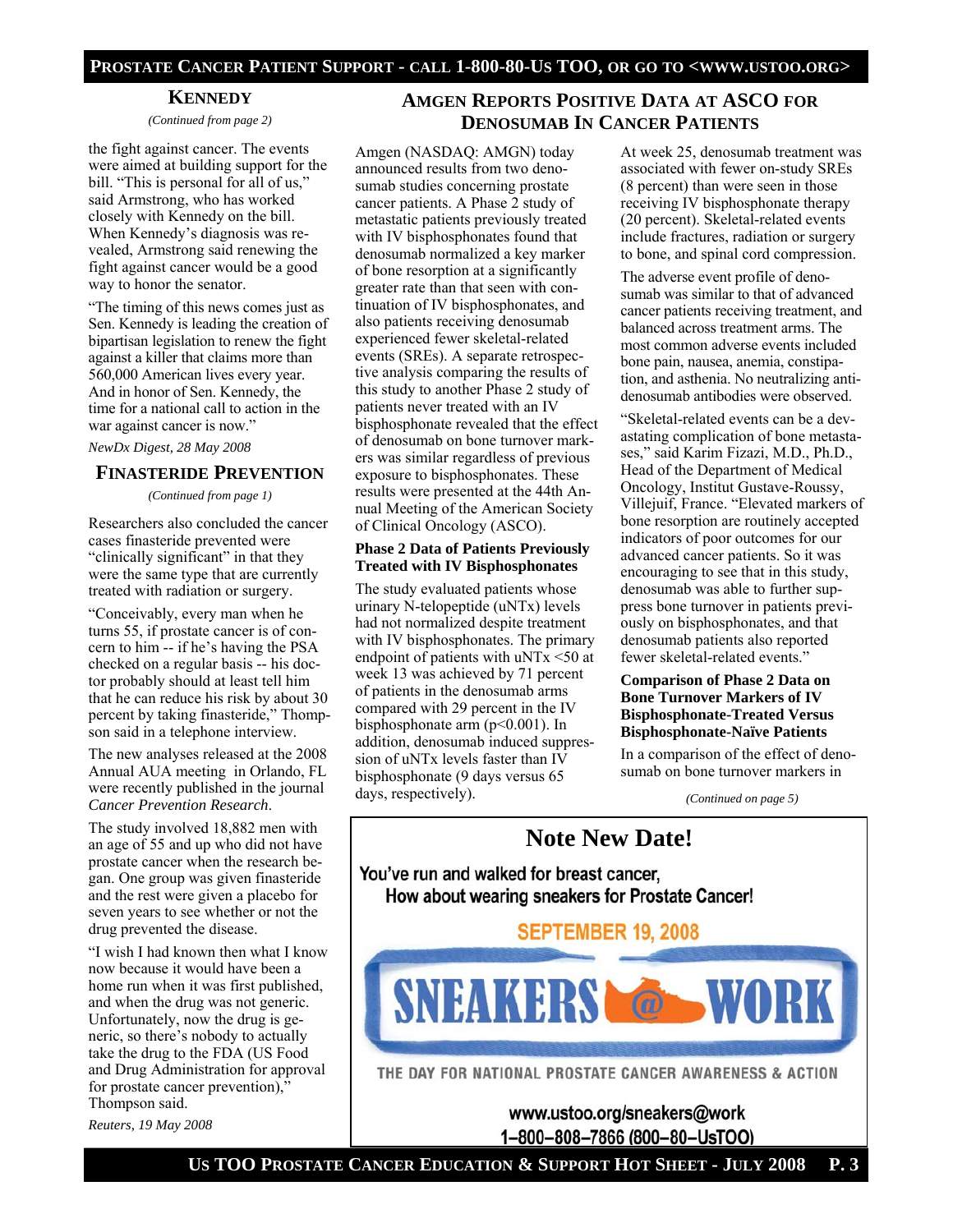### **'EQUIVOCAL' ANTIOXIDANT EFFECTS IN CANCER THERAPY**

While some studies have shown antioxidants can reduce the occurrence of clinically significant side effects, there is also evidence they can lead to lower tumor control, according to Brian Lawenda, MD of the Naval Medical Center San Diego, and colleagues. Until the safety issue is sorted out, oncologists and patients should be leery of the combination of radiation (RT) or chemotherapy with antioxidants, Dr. Lawenda and colleagues wrote online in a commentary in the *Journal of the National Cancer Institute*. 1 "Without strong safety data, it should be discouraged," Lawenda said, adding he and his colleagues have urged more research on the question.

The difficulty is that RT and some forms of chemotherapy -- e.g., anthracyclines and platinum-based agents, act by creating free radical damage in tumor cells. Antioxidants prevent or reduce such damage. But the extent and effect of the possible interactions of various drugs, RT regimens and antioxidants has not been clearly defined, they said.

Dr. Lawenda and colleagues studied published randomized clinical trials in which antioxidants were used with either form of cancer treatment. Generally, they said, the trials were small but a few of those that tested RT plus antioxidants had several hundred patients and one had 1,451. That study, reported in 2006, was a meta-analysis of 14 randomized controlled trials testing the antioxidant amifostine (Ethyol®) in patients with various cancers. The analysis showed significant reductions (P<0.001) in a range of side effects, including a 63% reduction in the risk of developing mucositis and an 85% reduction in the risk of acute pneumonia. At the same time, there was no difference in control rates, Lawenda and colleagues said.

On the other hand, a 2005 study randomized 540 RT patients with head and neck cancer to get placebo or the antioxidant α-tocopherol, with or without the antioxidant β-carotene. Those who received both antioxidants had a 38% reduction in severe, acute side effects, which was significant at P<0.05, the researchers said. But the benefit was coupled with reductions of 29% and

56% in local tumor control rates for αtocopherol and α-tocopherol plus βcarotene, respectively.

All told, researchers found 9 studies testing RT with and without antioxidants and found data from a limited number of them that suggests antioxidants during RT decreases tumor control and shortens survival. Researchers found 16 trials of antioxidants with chemotherapy, the largest of which had 250 patients. But because most of the studies were small, it was difficult to draw definitive conclusions either way, the researchers said.

The key clinical message, Dr. Lawenda said, is that doctors and their patients need to communicate about the use of antioxidants, especially because many such compounds are readily available and are widely publicized as having cancer-fighting benefits. "We're saying to patients to be very careful about information coming out of the lay press," he said. And doctors, for their part, should be careful to ask patients about their antioxidant use and counsel them about the state of the science.

*1. Lawenda BD, et al. J Natl Cancer Inst 100: 773-83, 2008.* 

*MedPage Today, 27 May 2008* 

# **EXTERNAL BEAM RADIATION FOR PROSTATE CANCER HIKES RISK OF SECONDARY CANCERS**

Naeem Bhojani, MD, of the University of Montreal, Canada and his colleagues studied 10,333 men treated with external beam radiation therapy (EBRT, 4,137 patients) or radical prostatectomy (6,196 patients) and identified men subsequently diagnosed with secondary malignancies. They identified 92 bladder cancers, 82 lung cancers, and 228 rectal cancers. After adjusting for age, baseline comorbidities, and year of treatment, EBRT predisposed to a threefold higher rate of bladder cancer and a nearly twofold higher rate of lung and rectal cancer.

"The increased rate of secondary malignancies after EBRT should be considered in localized prostate cancer treatment decision-making," they conclude.

*Renal & Urology News, 23 May 2008* 

# **ADJUVANT RT**

*(Continued from page 1)* 

known. The only way to answer this was a randomized study."

Eligible patients had clinical stage A or B (T1 or T2) cancer confined to the prostate, or clinical stage C (T3N0M0) cancer outside the prostate, with at least 1 of the following factors: seminal vesicle involvement, cancer inked surgical margin, or extension beyond prostatic capsule. Patients were randomized within 16 weeks of surgery.

Of the 431 patients enrolled, 425 were eligible. Half the eligible patients  $(n =$ 214) were given radiation and half  $(n = 211)$  received no treatment. The untreated group consisted of 67% white and 20% African American men, and had a median age of 65.8 years. The group receiving treatment had a median age of 64.1 years and consisted of 72% white and 19% African American.

The primary end point was positive. Radiation significantly reduced recurrence by all parameters and increased metastatic disease-free and overall survival. At 15 years out, metastasisfree survival was 49% in the treated group and 40% in the untreated group  $(P = 0.021)$ . "But that's not all," Dr. Swanson said. "With the survival curve, the P value was .031 and, at 15 years, 50% of radiation of patients had survived," compared with 39% of the untreated group. At 10 years, the percentage of those who did not have a relapse in PSA levels was 52% in the treated group and 26% in the untreated group. "Radiation really pushed that back," Dr. Swanson said.

Any downsides — the long-term effects of radiation — are minor, such as urinary and rectal irritation, which seem to improve over time, and a possible increase in urinary leakage or scarring, Dr. Swanson said.

Brantley Thrasher, MD, chairman of the department of urology at the University of Kansas, in Lawrence, who was not involved with the study, cautioned physicians who learn about the successes of adjuvant radiation not to overtreat patients. "People are asking about how pragmatic it is to treat everyone,'' Dr. Thrasher said. "Why not

*(Continued on page 8)*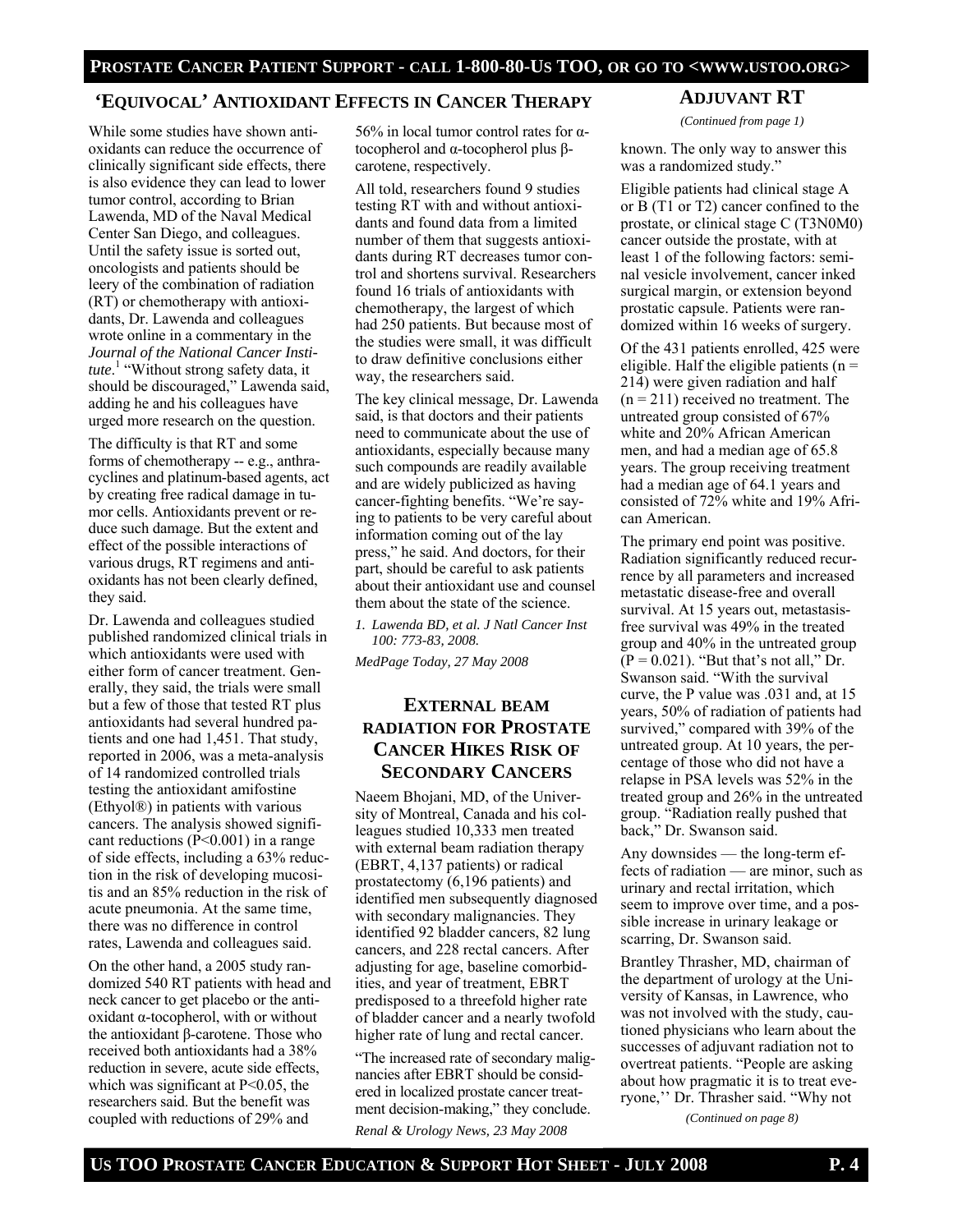# **PSA TESTING MIGHT NOT BE NEEDED IN OLDER MEN**

In fact, the probability of prostate cancer death and high-risk disease declined steadily in those men, Anna E. Kettermann, of Johns Hopkins, reported at the 2008 American Urological Association meeting.<sup>1</sup> In contrast, a PSA level of 3 ng/mL or greater was associated with an increased probability of developing high-risk prostate cancer. "Men who have a PSA level below 3 ng/mL at age 75 to 80 are unlikely to develop aggressive prostate cancer during their remaining life, and for these men, PSA testing might be safely discontinued," said Kettermann.

The findings came from an analysis of data on 849 participants in the Baltimore Longitudinal Study on Aging. Investigators calculated each man's probability of developing high-risk prostate cancer in five-year increments, beginning at ages 60 to 65, stratified by PSA cutoff points of  $\leq 1$  ng/mL to  $\geq 3$ ng/mL. High-risk prostate cancer was defined as death from prostate cancer, a PSA value greater than 20 ng/mL, or a prostate biopsy Gleason score of 8 or higher at diagnosis.

The study population comprised 727 men who did not have prostate cancer and 122 who did -- 35 had aggressive disease and 87 were alive with cancer or had died of other causes. The entire cohort had been followed for a median of 10 years, during which time they had a median of four repeat PSA tests. The median PSA level was 1.2 ng/mL in men who had high-risk prostate cancer, 1.3 ng/mL in those who had lower-risk prostate cancer, and 0.7 ng/mL in those who remained free of prostate cancer. Overall, 18 patients died of prostate cancer, and 17 others had high-risk disease. All 35 had PSA values that exceeded 3 ng/mL at some point during follow-up. None of the remaining 87 patients with lower-risk prostate cancer or those who remained free of prostate cancer had PSA levels that exceeded 3 ng/mL during follow-up.

"Our analysis showed that the probability of high-risk prostate cancer increased with PSA value," said Kettermann.

*1. Carter HB, et al. Urol 179(suppl): 600, 2008 (Abstract 1751).* 

*MedPage Today, 23 May 2008* 

### **DENOSUMAB**

*(Continued from page 3)* 

two Phase 2 trials, one trial involving patients previously treated with IV bisphosphonates versus a second trial involving patients not previously treated, denosumab was found to suppress bone resorption to a similar extent, regardless of prior bisphosphonate exposure. This side-by-side comparison of changes in serum-C telopeptide (sCTx), a marker of bone breakdown, from baseline to week 25, showed that at the six months time point, denosumab suppressed bone resorption by 85 percent in bisphosphonate-naïve patients compared with 80 percent in patients with prior exposure to IV bisphosphonates. In patients previously treated with IV bisphosphonates, denosumab suppressed bone resorption by 80 percent compared with 45 percent in patients who continued on IV bisphosphonates.

In this comparison, the incidence of serious adverse events was similar across treatment groups in both studies and events were consistent with a population of patients with advanced cancer, and patients treated with IV bisphosphonates.

"Because denosumab specifically targets RANK Ligand, we believe it works in a different way from other bone loss and destruction treatments," said Roger Dansey, MD, Global Development Leader for Denosumab Oncology at Amgen. "Results from the denosumab oncology program presented thus far are encouraging and we look forward to results from additional clinical trials in the bone loss and SRE settings."

*The scientific information discussed in this news release related to Amgen's product candidates is preliminary and investigative. Such product candidates are not approved by the US FDA, and no conclusions can or should be drawn regarding the safety or effectiveness of the product candidates. Further, the scientific information discussed in this news release relating to new indications for products is preliminary and investigative and is not part of the labeling approved by the FDA for the products. The products are not approved for the investigational use(s*) *discussed in this news release, and no conclusions can or should be drawn regarding the safety or effectiveness of the products for these uses.* 

*AMGEN news release, 31 May 2008* 

# **INTERIM PHASE 1/2 DATA OF IPILIMUMAB IN PROSTATE CANCER PRESENTED AT ASCO ANNUAL MEETING**

Medarex, Inc. announced interim results from a Phase 1/2 trial of ipilimumab, an investigational oncology immunotherapy, as monotherapy or in combination with radiotherapy (RT) in patients with metastatic castration resistant prostate cancer (mCRPC). Data presented showed that ipilimumab monotherapy or in combination with RT was clinically active and generally well-tolerated.

Preliminary evidence of anti-cancer activity showed that 21 percent of patients (7 of 33) experienced decreases in PSA serum levels of over 50 percent, with median duration of PSA responses of 4.8 months. This included one patient treated at the highest dose with a complete response (measured by both PSA and RECIST criteria) ongoing over one year. Two additional patients had PSA reductions of more than 30 percent within 12 weeks of treatment.

The interim results were described in an oral presentation by investigator Tomasz Beer, MD, the Grover C. Bagby Endowed Chair for Prostate Cancer Research and Associate Professor of Medicine from Oregon Health & Science University Cancer Institute, at the 2008 Annual ASCO meeting (Abstract #5004).

"These initial data in patients with metastatic castration resistant prostate cancer demonstrated preliminary antitumor activity, including durable response, and is suggestive of a safety profile at the optimal ipilimumab regimen similar to that observed in our melanoma program," said Geoffrey M. Nichol, MBChB, Senior Vice President of Product Development at Medarex. "Radiotherapy is routinely used for palliative treatment in patients with metastatic castration resistant prostate cancer and bone metastases, and these data encourage further exploration of the ability of tumor antigen release by RT to serve as an immune-supportive

*(Continued on page 8)*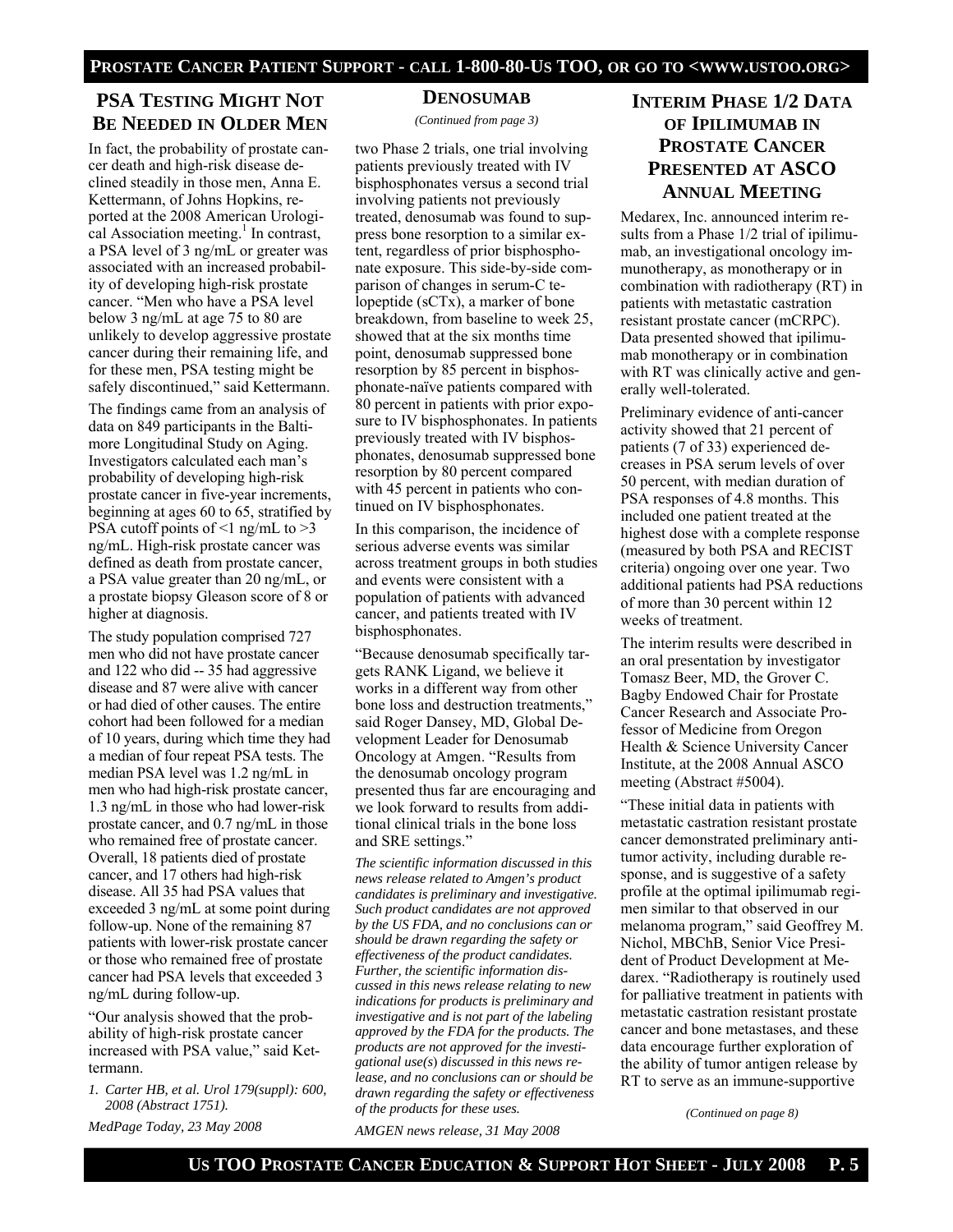### **ACTIVE SURVEILLANCE**

*(Continued from page 1)* 

To better define the clinical environment of active surveillance, investigators at 3 academic medical centers retrospectively reviewed prospectively collected data on 262 prostate cancer patients who had opted for active surveillance between 1991 and 2007. Men included in the analysis were 75 or younger, had clinical stage T1-2a cancer, a biopsy Gleason score of 6 or less, a PSA value of 10 ng/mL or less, 3 or fewer positive cores at initial diagnosis, at least 2 biopsies before the start of active surveillance, and no active treatment for at least 6 months after the second biopsy.

During a median follow-up of 29.7 months, 43 patients underwent primary treatment—either RP, radiation treatment or androgen deprivation therapy. Of the 43 patients who had primary treatment, 26 underwent RP. Of those, 13 had a Gleason score of 7 or greater, and 24 (92%) had organconfined cancer. The actuarial probability of remaining on active surveillance was 95% at one year, 91% at two years, and  $75%$  at five years.<sup>1</sup>

One man developed lymph node metastases and another had skeletal metastases after a 6-month PSA rise. The man with bone involvement had gone 3 years without a prostate biopsy.

"One of the basic tenets of active surveillance is that primary treatment can be delayed or even obviated," said Dr. Eggener. "When patients do undergo treatment, that treatment needs to be effective. If the treatment is not effective, you are failing the patients."

Factors associated with primary treatment revealed only 2 predictive factors: a greater number of positive cores on the first and second biopsy combined and cancer in the second biopsy.

"There is a low but very real risk of developing metastatic disease and losing the window of curability," said Dr. Eggener.

Limitations of the study noted by the authors included a short median follow-up and use of a non-standardized management strategy.

*AUA abstract 183.* 

*MedPage Today, 20 May 2008* 

# **PCA3 COULD BE USEFUL IN SELECTING PROSTATE CANCER PATIENTS FOR ACTIVE SURVEILLANCE**

The urine test for the PCA3 gene, already marketed for use in diagnosing prostate cancer, could also be useful in prognostication. It might have clinical application in selecting men with lowgrade and low-volume tumors who would be suitable candidates for active surveillance, say researchers writing in the May issue of the Journal of Urology ( *J Urol* Vol. 179, pp 1804-8, 2008).

This latest study, by Hiroyuki Nakanishi, MD and colleagues from the University of Texas MD Anderson Cancer Center suggests that the test can be used to differentiate men who require immediate treatment for their prostate cancer from men who could be followed with active surveillance.

Dr. Nakanishi and colleagues investigated results from 96 men who underwent a radical prostatectomy. The results show a significant correlation between PCA3 level in urine before the operation and the severity of cancer that was found in the removed tissues.

The PCA3 score was significantly different in men having low-volume (less than 0.5 cc) and low-grade (Gleason score of 6) cancer than in men who were found to have significant cancer, the researchers report.

This latest study expands on previous work "in an important way," comments Leonard Marks, MD, from the Geffen School of Medicine at UCLA. Last year, Dr. Marks and colleagues reported that the test was useful in

men with high PSA levels but negative biopsies. At that time, Medscape Oncology reported that PCA3 was shown to be useful in differentiating men who needed to undergo further biopsies from men who did not.

In an editorial comment that accompanies the new study, Dr. Marks said: "These results must be regarded as preliminary, but if they are validated in definitive trials, PCA3 testing could become an important tool to help us decide not only who should undergo biopsy, but also who should undergo treatment."

A second editorial comment from Adam Kibel, MD, from Washington University School of Medicine also emphasizes that further work is needed. Low PCA3 levels in urine correlated strongly with smaller tumors and a lower pathological Gleason score. "However, while these associations are extremely interesting and encouraging, it remains to be proven that patients with low PCA3 can be safely observed," he wrote. "Further analyses from "watchfulwaiting" trials will be critically important before any marker, including PCA3, can be accepted as a marker for indolent prostate carcinoma.

But such a marker is needed, both editorialists agree, because a proportion of men have clinically indolent disease that does not require treatment.

*Medscape, 12 May 2008* 

# **US TOO SEEKS BOARD MEMBER APPLICATIONS**

Us TOO is pleased to announce the annual public call for nominations to the Us TOO International Board of Directors. The Board Membership Committee, chaired by Fred Mills, will review and evaluate nominees and submit recommendations to the full Board for approval at its December 2008 Board meeting.

Selection criteria includes items such as the candidate's relationship to Us TOO's purpose, its membership criteria ("…any man diagnosed with prostate cancer, a member of such a man's family or significant other, or any person involved in or interested in support or treatment of any such patients…"), familiarity with an Us TOO chapter, ability to think globally, skills or experience deemed beneficial to the work of Us TOO and commitment to Us TOO's purpose and mission.

Letters of nomination with a vita or resume should be sent by August 31, 2008 to Thomas Kirk, President/CEO, Us TOO International, 5003 Fairview Avenue, Downers Grove, IL 60515 or e-mail tom@ustoo.org.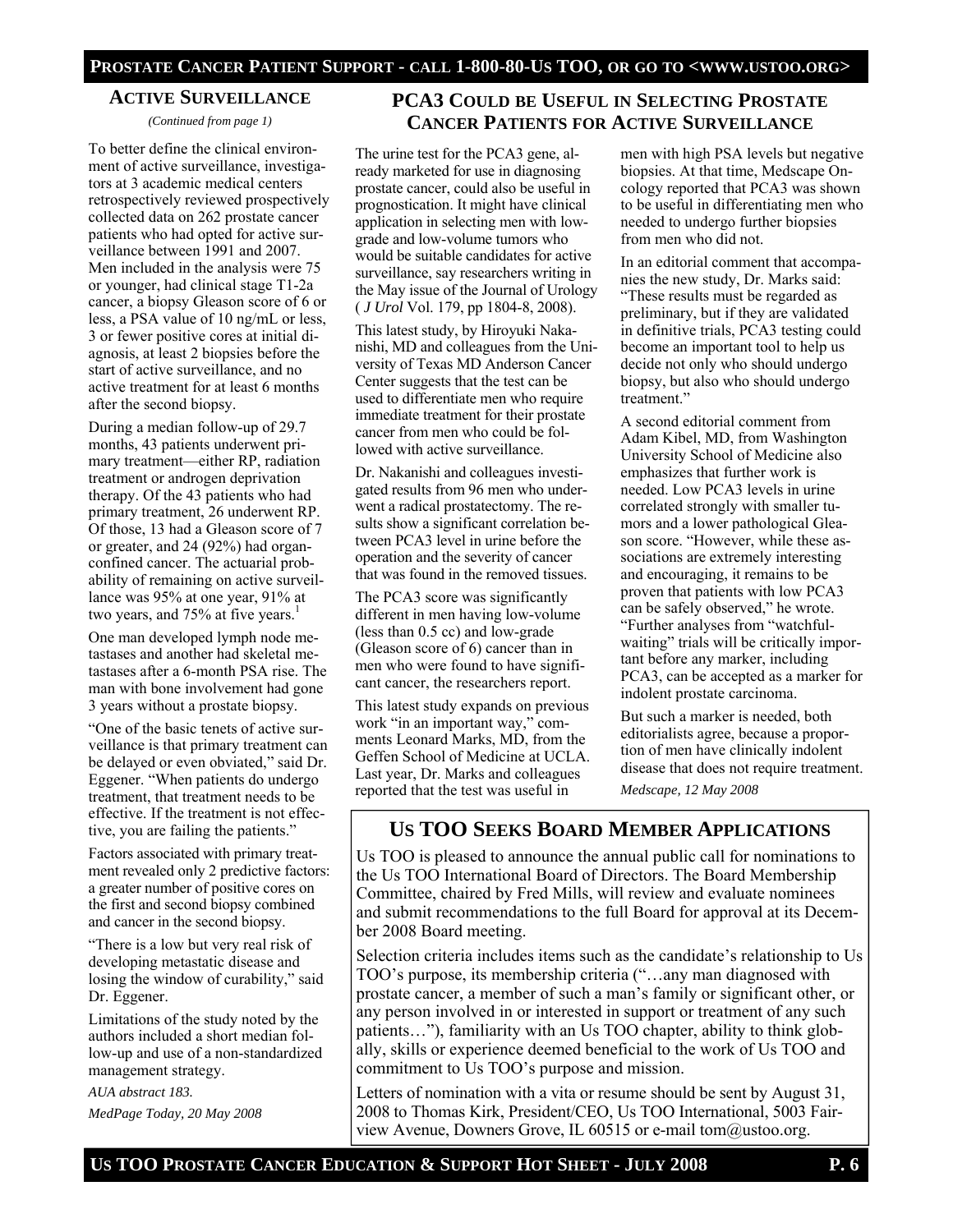### **GRASSLEY'S WAR ON CANCER PATIENTS—EDITORIAL**

The news did not make it to the front pages, but on February 28<sup>th</sup> a powerful member of the U.S. Senate launched an attack on the Food and Drug Administration, the drug companies and the desperate cancer patients they treat.

Charles Grassley (R., Iowa), ranking member of the Senate Finance Committee, requested that the Government Accountability Office launch an inquiry into whether the FDA behaved appropriately in granting the "accelerated approval" of Avastin, a drug for treating women with metastatic breast cancer. Mr. Grassley's action will have a catastrophic effect on America's ability to develop new drugs.

At issue is the concept of "surrogate endpoints" and the FDA's "accelerated approval" regulations. In the 1980s, at the height of the AIDS epidemic, AIDS activists were livid at the slow pace of development of new drugs to fight HIV. They lobbied heavily for changes in the law to allow an expedited pathway for the approval of new drugs for any disease deemed serious or lifethreatening. The historic results were new laws and regulations that created an accelerated approval mechanism by which a drug could be allowed on the market if it showed early evidence of an effect on a surrogate endpoint.

For cancer, examples of surrogate endpoints are tumor shrinkage or a delay in the disease's progression. This kind of measurement – as opposed to an assessment of a drug's impact on a patient's overall survival – has dramatically increased the pace of cancer clinical trials. It also has won near-universal acceptance within the cancer community. The FDA does require follow-on studies to assure that surrogate findings show clinical benefit. But if all cancer clinical trials were required to show a survival benefit from the get-go, progress in cancer-drug development would slow to an absolute crawl.

Enter Mr. Grassley. It seems not a week goes by without him making a public accusation of evil doings within the drug industry or the FDA. Yes, Mr. Grassley did some good after the Vioxx® episode, by focusing on the woeful manner in which postmarketing drug safety is managed and regulated by the FDA. But he and his staff

should have kept their eyes on the ball. In the case of Avastin, the senator implied in his GAO request that something sinister occurred during the FDA's premarket deliberations, and that surrogate endpoints were the new bogeyman. Nothing could be further from the truth.

In February, the FDA approved Avastin® despite a 5-4 vote by its Oncology Drugs Advisory Committee (ODAC) not to recommend approval. Meetings of this advisory committee address the most vexing issues that exist in cancer-drug development. The advice is usually helpful but never binding. Everyone who works at the FDA knows that the public only sees a fraction of what FDA insiders consider when they make their final decisions on products.

In the case of Avastin, additional data emerged late in the review process, after the ODAC meeting, that strongly supported accelerated approval. It became clear that Avastin had an enormous impact on the surrogate endpoint known as "progression-free survival." PFS is such a powerful measure that it is actually used as the basis for full approval in many cancer indications.

As part of the accelerated approval letter, the FDA also placed some of the most stringent postmarketing requirements in history for the drug's sponsor to gain full approval. No standards were lowered, and many women may now live much longer without their disease progressing.

The damage done by Mr. Grassley's decision to make an issue of this decision cannot be understated. Having served at the FDA during the Congressional hearings over the Imclone/ Martha Stewart insider trading scandal, I can attest to how an action like this GAO inquiry will resonate within the halls of FDA. An extremely cautious and protective bureaucracy will respond to such intimidation by being even more protective.

The senator is demanding a full-scale review of each and every product ever approved, and is asking for a rejudgment by GAO "to ensure that drugs approved on surrogate endpoints are both safe and effective."

You can bet these bully tactics will

have an effect. Look for greater demands by the FDA for cancer programs to not use the accelerated approval pathway. Just a few weeks ago, Medarex Inc. announced that the FDA will renege on a commitment to grant accelerated approval of a new product for skin cancer if its clinical trial showed benefit using the PFS endpoint. The FDA ordered a change toward the much stricter endpoint of overall survival, adding years to the time it will take to evaluate the drug's efficacy.

U.S. cancer-drug development stands on a precipice overlooking a new dark age in which each new product's development is longer and costlier than the last. Companies may decide it is not financially viable to even bother developing new drugs, and the pipeline for new products to treat cancer could slow even more. Mr. Grassley's legacy could be thousands of additional cancer deaths.

Advocates for all patients affected by Grassley's antidrug company demagoguery – including cancer patients, Alzheimer's patients and AIDS patients – must make their voices heard.

Dr. Thornton is a former medical officer in the Office of Oncology Products at the Food and Drug Administration. He volunteers as president of the Sarcoma Foundation of America. *Wall Street Journal, 29 May 2008* 

### **CANCER VACCINE**

*(Continued from page 2)* 

The patients' median age was 71, and their median PSA level at enrollment was 128 ng/mL. The patients were followed for a median of 12 months, and they had a median survival of 18 months. There were documented anti-PSA antibody responses in 34% of patients, anti-PSA T-cell responses in 68%, and an increased PSA doubling time in 46%. The most common adverse events were localized erythema/ ecchymoses (nine patients) and coldor flu-like symptoms (five).

A phase 2 trial of the vaccine has already begun and will focus on efficacy in men with advanced prostate cancer.

1. Lubaroff DM, et al. J Urol 179(suppl): 184, 2008, abstract 526.

*MedPage Today, 19 May 2008*